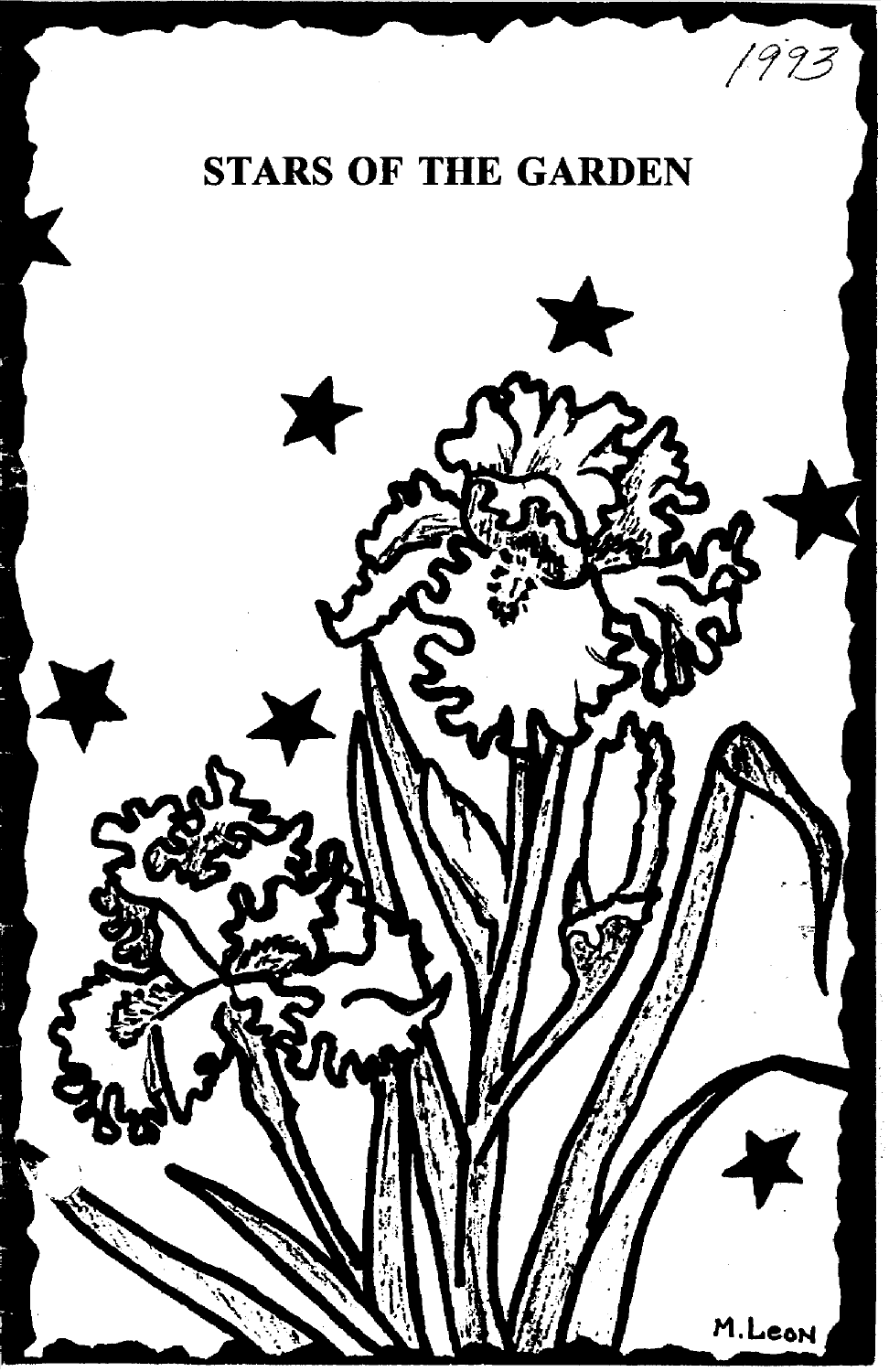SUN COUNTRY IRIS SOCIETY

An affiliate of The American Iris society An affiliate of<br>American Iris So<br>Presents<br>STARS OF THE GA

STARS OF THE GARDEN

The 23rd Annual Iris Show

April 9-10, 1993

CHRIS-TOWN MALL 19th Avenue and West Bethany Home Rd. Phoenix, Arizona

Open to the Public: Friday 1:00 - 6:00 P.M. Saturday 9:00 A.M. - 6:00 P.M. Free Exhibit

This is an American Iris society approved This is an American IIIs Society approved<br>show, conducted according to AIS rules and regulations, judges. and judged by accredited

Cover Art by: Miriam Leon

 $Y$  if it is  $\mathcal{D}(\mathcal{D})$  is a set of the contract of the contract of the contract of the contract of the contract of the contract of the contract of the contract of the contract of the contract of the contract of the contract of th

 $\oplus$   $\mathbf{I}$ .

*c.*   $211p$ 

- 92

tis とき SUN COUNTRY OFFICERS 1992-1993

| President<br>Vice President<br>Secretary<br>Treasurer<br>Directors | Ray Kary<br>Dimetra Cecil<br>Diane Blakley<br>Gloria Beatty<br>Larry Johnsen<br>Ellsworth Johnson<br>Ralph Schoenberger |
|--------------------------------------------------------------------|-------------------------------------------------------------------------------------------------------------------------|
|--------------------------------------------------------------------|-------------------------------------------------------------------------------------------------------------------------|

Co-Chairs Schedule Awards Secretary Judges Clerks SCIS Awards Hospitality Publicity Placement: Horticulture Artistic Properties & **Staging** Artistic concepts Clean Up Awards Banquet All Society Members Melani Ioannou

 $\bullet$ 

Ardi Kary Gloria Beatty Peggy Morphew Gloria Beatty Ray Kary Dixie Humphryes Hall Bradshaw Elsie Brown Diane Blakely Kathy Norton Carole Spiess Gene & Sharon Grewell Show Committee

NOTE: THE AWARDS BANQUET WILL BE HELD AT THE VALLEY GARDEN CENTER ON TUESDAY,<br>MAY 4, 1993.

Entry numbers, forms and tags may be obtained in advance from Gloria Beatty. G.

Complete the upper and lower portions of each entry tag as follows. Please print in blue or black ink only

SECTION - as listed in each Division. Where sub-sections are listed, include the number on the same line. CLASS - only as listed for Artistic Designs. VARIETY - name of Iris or title of artistic entry.

ENTRY NO. - as assigned to each exhibitor.

Ine information on the lower portion of the tag wil be used to determine the Sweepstakes winners and to complete the official Show Reports.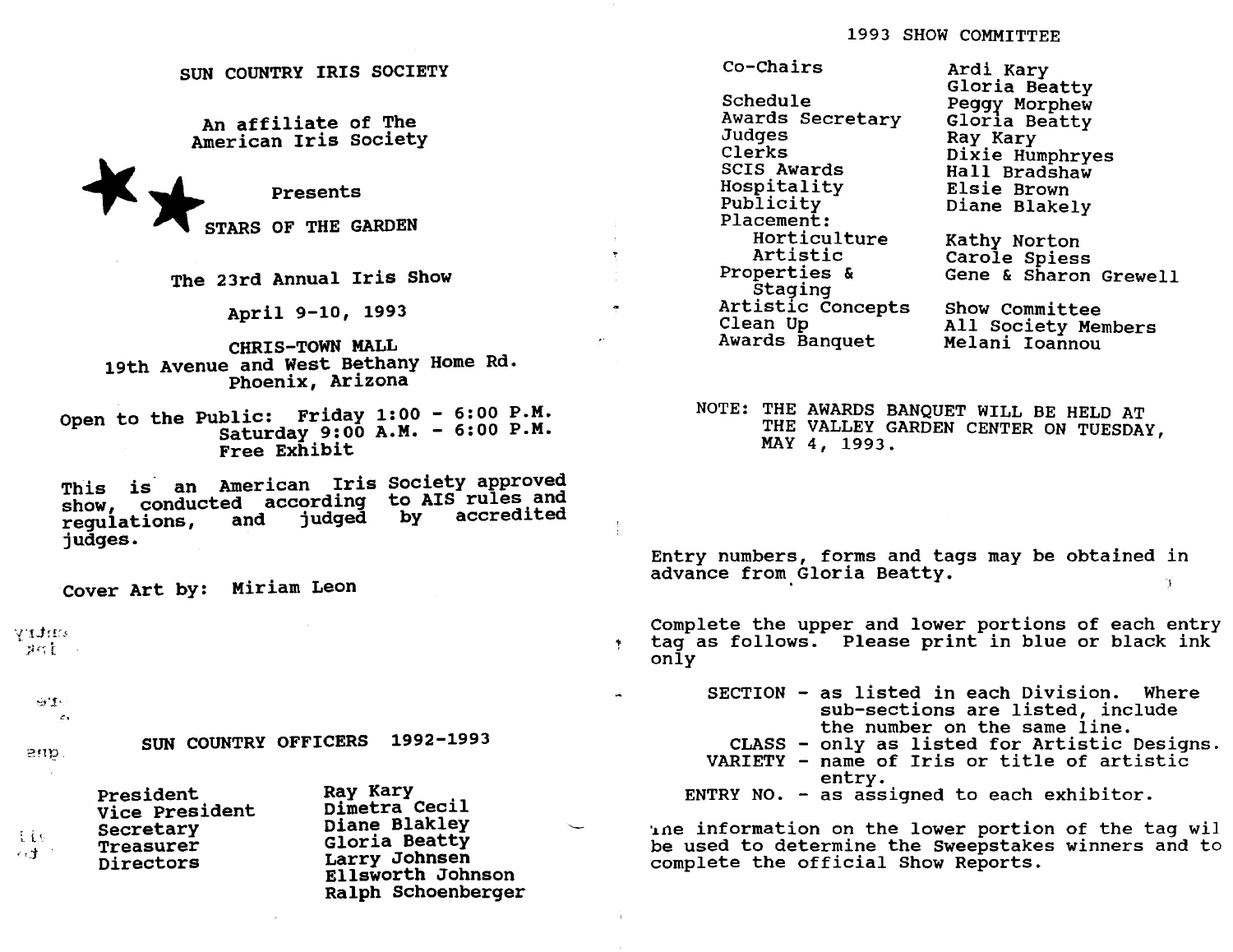

GENERAL RULES

- 1. Exhibition privileges are open to all persons without charge.
- 2. Entries accepted Aprl1 9th, 6:00-9:00 A.M.
- 3. Entries must be clearly, correctly, & proper division, section & group or they<br>will not be judged.<br>4. Entries placed on the show bench will be completely identified  $\bar{k}$  entered in the proper division, section  $\bar{k}$  group or they
- judged as groomed by the exhibitors.
- 5. Judging will be by AIS rules, with declsions of the Judges final. Any award may be withheld at the judges discretion.
- 6. No judge or designated apprentice may judge in a section where the judge or a member of the judge's family has an entry.
- 7. Judging will begin at 10 A.M. April 9th. Only judges, designated apprentlces, clerks & show chairpersons are permitted in the exhibit area during judging.
- 8. Official rules & regulations of AIS cannot be violated.
- 9. Entries may be groomed by the show committee or the exhibitor any time after the judging is completed.
- 10. Exhibits & ribbons must remain on display until 5:00 P.M. on April 10th. All entries must be removed by 6:00 P.M. on that date.
- NOTE: GENERAL RULES PERTAIN TO ALL DIVISIONS. FOR SPECIFIC INFORMATION CONCERNING YOUR ENTRY, SEE SPECIAL RULES UNDER THAT DIVISION.





AMERICAN IRIS SOCIETY EXHIBITION AWARDS

AIS RIBBONS for first, second or third place, and honorable mention will be awarded in each class as merited.

AIS ROSETTES will be awarded for the following: Horticulture Division Best Specimen of Show sweepstakes Best Seedling Best specimen in each section Artistic Division Sweepstakes Best Artistic Design youth Division Sweepstakes in the Horticulture Division Best Horticulture Specimen Sweepstakes in Artistic Division Best Artistic Design

The AIS SILVER MEDAL and certificate will be awarded to the winner of the most first place ribbons in the Horticulture Division.

- The AIS BRONZE MEDAL and certificate will be awarded to the winner of the second most first place ribbons in the Horticulture Division.
	- AIS SECTION CERTIFICATES will be awarded to the winner of the most first place ribbons in each Horticulture section, provided there are at least three exhibitors and competition in at least five classes or cultivars.

TOTE: In the event of a tie for Sweepstakes of for either Medal or Certificate; Second, and the) third place ribbons will be counted. Rosettes are not considered in the case of a tie.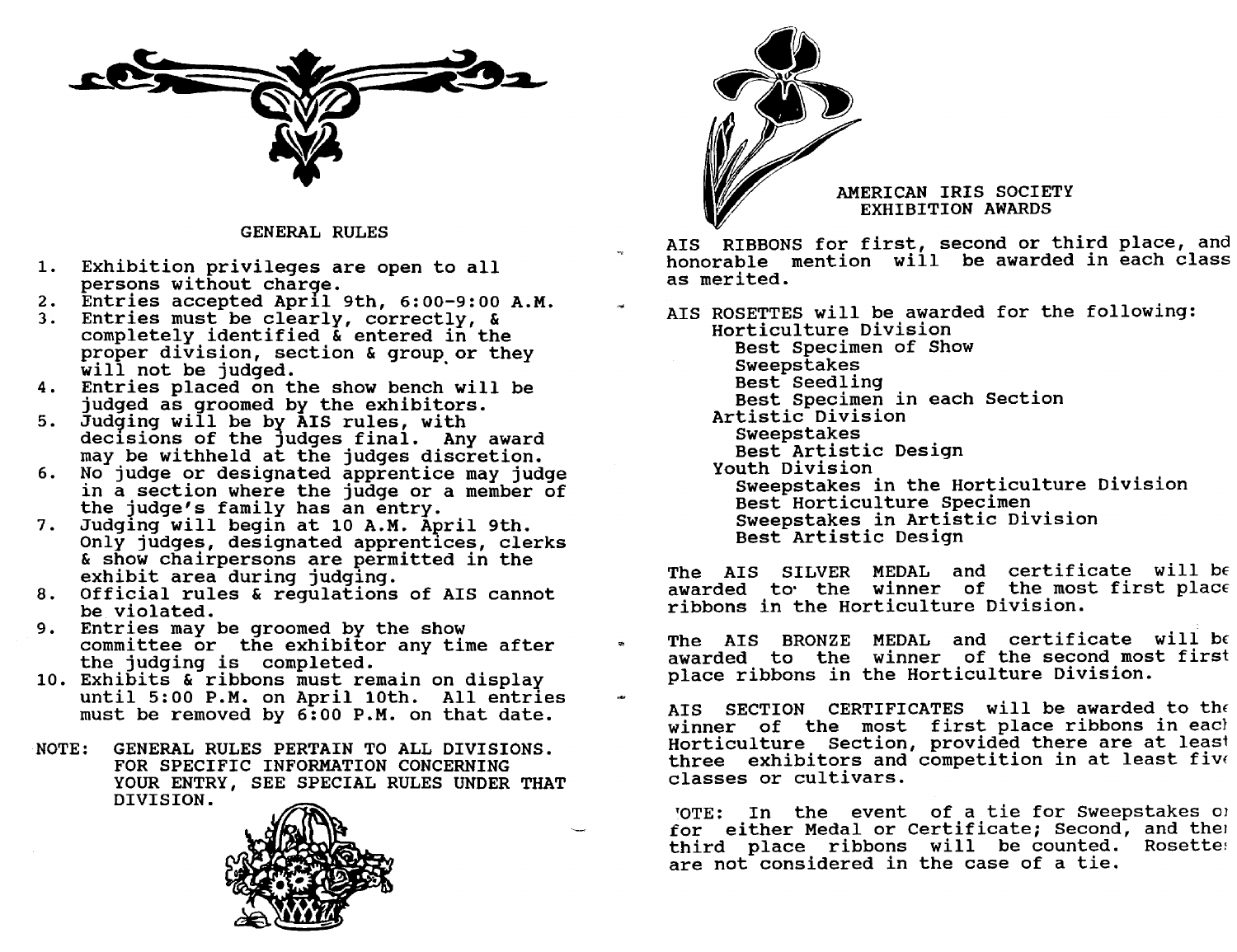

SUN COUNTRY IRIS SOCIETY AWARDS

SCIS AWARDS will be presented to the exhibitor for the following:

HORTICULTURE DIVISION Best Specimen of Show - Special Award Sweepstakes - Premium Best Seedling - Photo Plaque/Premium Best Tall Bearded - Photo Plaque/Premium Best Aril/Arilbred -Photo Plaque/Premium Best Median - Photo Plaque/Premium Best Spuria - Photo Plaque/Premium In Memory of Betty W1ckenkamp Best Louisiana - Photo Plaque/Premium In Memory of Barbara Deremiah Best Black Tall Bearded Foster Try Perpetual Memorial Plaque Best Entry Misc. - Photo Plaque/Premium Best Collection - Photo Plaque/Premium ARTISTIC DIVISION Sweepstakes - Premium Best Artistic Design - Photo Plaque/Premium YOUTH DIVISION Horticulture Sweepstakes - Premium Best in Horticulture - Photo Plaque/Premium sweepstakes in Artistic - Premium

Best Artistic Design - Photo Plaque/Premium

COLLECTION SECTION exhibitors winning first plac ribbons in each group will receive a rhizome of recent introduction. Rhizomes will be of winner's choice from the Club Iris Auction to be held in July.

# PHOTO PLAQUES AND PREMIUMS

Many of our show winners this year will be awarded an engraved PHOTO PLAQUE, with an actual photo of the winning iris as a special recognition of their achievement.

Also, in appreciation of their talents, many of the show winners will receive a new or recently introduced iris rhizome as a PREMIUM.

We sincerely express our gratitude to the following hybridizers and commercial gardens for their generosity in donating iris for our show awards. We hope you will remember them when purchasing your new iris this year.

COOLEY'S GARDENS, INC. 11553 Silverton Rd. NE Silverton, OR 97381

COTTAGE GARDENS 11314 Randolph Rd. Wilton, CA 95693

M.A.D. IRIS GARDEN 4828 Jella Way N. Highlands, CA 95660

RANCHO DE LAS FLORES P.O. Box 227 Cerrillos, NM 87010

RORIS GARDENS 8195 Bradshaw Rd. Sacramento, CA 95829

 $\ddot{\phantom{a}}$ 

SCHREINER'S GARDEN 3625 Quinaby Rd. NE Salem, OR 97303

SHEPARD IRIS GARDEN 3342 W. Orangewood Ave. Phoenix, AZ 85051

SUPERSTITUTION IRIS GARDENS 2536 Old Highway Cathey's Valley, CA 95306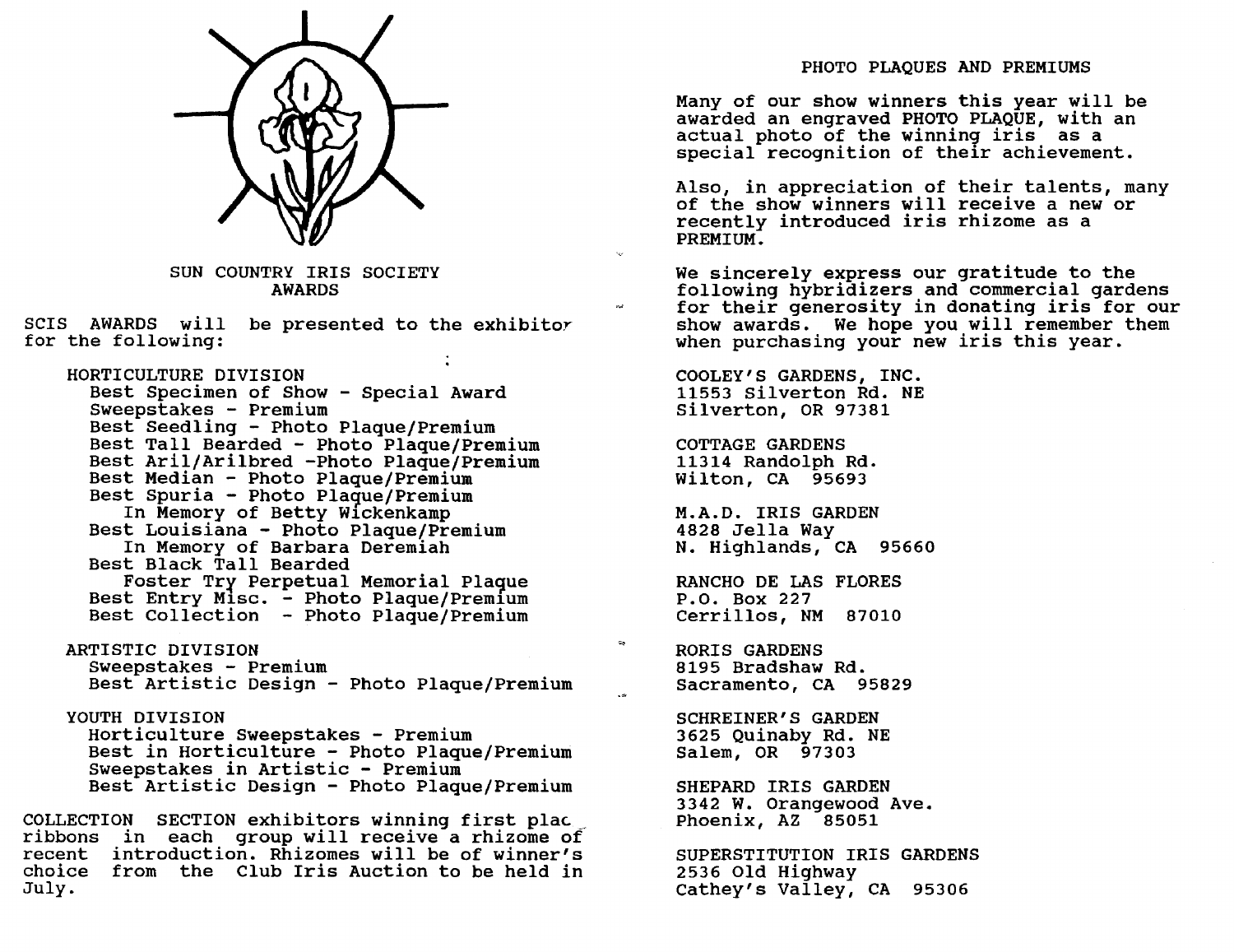### COMMERCIAL CONTRIBUTORS

### \* \* \* \* \* \*

# SHEPARD IRIS GARDEN

Dorald and Bobbie Shepard will present a \$25.00 Gift Certificate for winner's choice of iris to the winner of the SMALL GARDEN AWARD. To be eligible, an exhibitor must grow fewer than 100 varieties and be registered with the Secretary of Awards. The winner will be determined by the most first place ribbons among those exhibite megistered.

J I "

r

 $\zeta$ 

### \* \* \* \* \* \*

### KARY IRIS GARDEN

Ray and Ardi Kary will present a \$25.00 Gift Certificate for W1nner's choice of iris. The Lucky winner will be drawn from all exhibitors who entered a horticultural specimen in Division I, section A through I, and Division IV, Section A.

### \* \* \* \* \* \*

# DIANE'S IRIS GARDEN

Diane Blakely will present a \$25.00 Gift Certificate for winner's choice of iris to the winner of the FIRST TIME HORTICULTURAL EXHIBITOR<br>AWARD. To be eligible, an exhibitor must not To be eligible, an exhibitor must not have entered the Horticultural Divisions in any previous Sun Country Iris Society Shows. For<br>each entry you will receive the opportunity to ' drawn for the award (the more you enter, t.<br>greater your opportunity to win). See the opportunity to win). See the Secretary of Awards to register.

### TABLE OF POINT SCALES

### ARTISTIC

| 1.<br>2.       | CONFORMANCE TO SCHEDULE<br><b>DESIGN</b>                                                                                         |                                 | 10                   |
|----------------|----------------------------------------------------------------------------------------------------------------------------------|---------------------------------|----------------------|
|                | Balance<br>a.<br>Proportion<br>b.<br>Scale<br>$\mathbf{c}$ .<br>d.<br>Rhythm<br>Dominance<br>е.<br>f.<br>Contrast<br>Unity<br>g. | 5<br>5<br>5<br>5<br>5<br>5<br>5 |                      |
| З.<br>4.<br>5. | COLOR USE<br><b>CREATIVE EXPRESSION</b><br><b>DISTINCTION</b>                                                                    |                                 | 35<br>20<br>20<br>15 |

### TALL BEARDED

| Α. |                         |          | CULTURAL PERFECTION                  |    |    | 75  |
|----|-------------------------|----------|--------------------------------------|----|----|-----|
|    | 1.                      |          | Flower                               |    | 45 |     |
|    |                         | $a$ .    | Color                                | 15 |    |     |
|    |                         |          | b. Size                              | 5  |    |     |
|    |                         |          | c. Substance                         | 10 |    |     |
|    |                         | d.       | Form                                 | 15 |    |     |
|    | Stalk<br>$\mathbf{2}$ . |          |                                      |    | 30 |     |
|    |                         | а.<br>b. | Open Blooms<br><b>Branch Balance</b> | 15 |    |     |
|    |                         |          | & Bud Placement                      | 15 |    |     |
| В. |                         |          | CONDITION & GROOMING                 |    |    | 25. |
|    |                         |          |                                      |    |    | 100 |

POINT SCORING FOR HORTICULTURAL SECTIONS VARIES. HOWEVER, ALL SECTIONS ARE SCORED 75 POINTS FOR CULTURAL PERFECTION & 25 POINTS FOR CONDITION & GROOMING.

100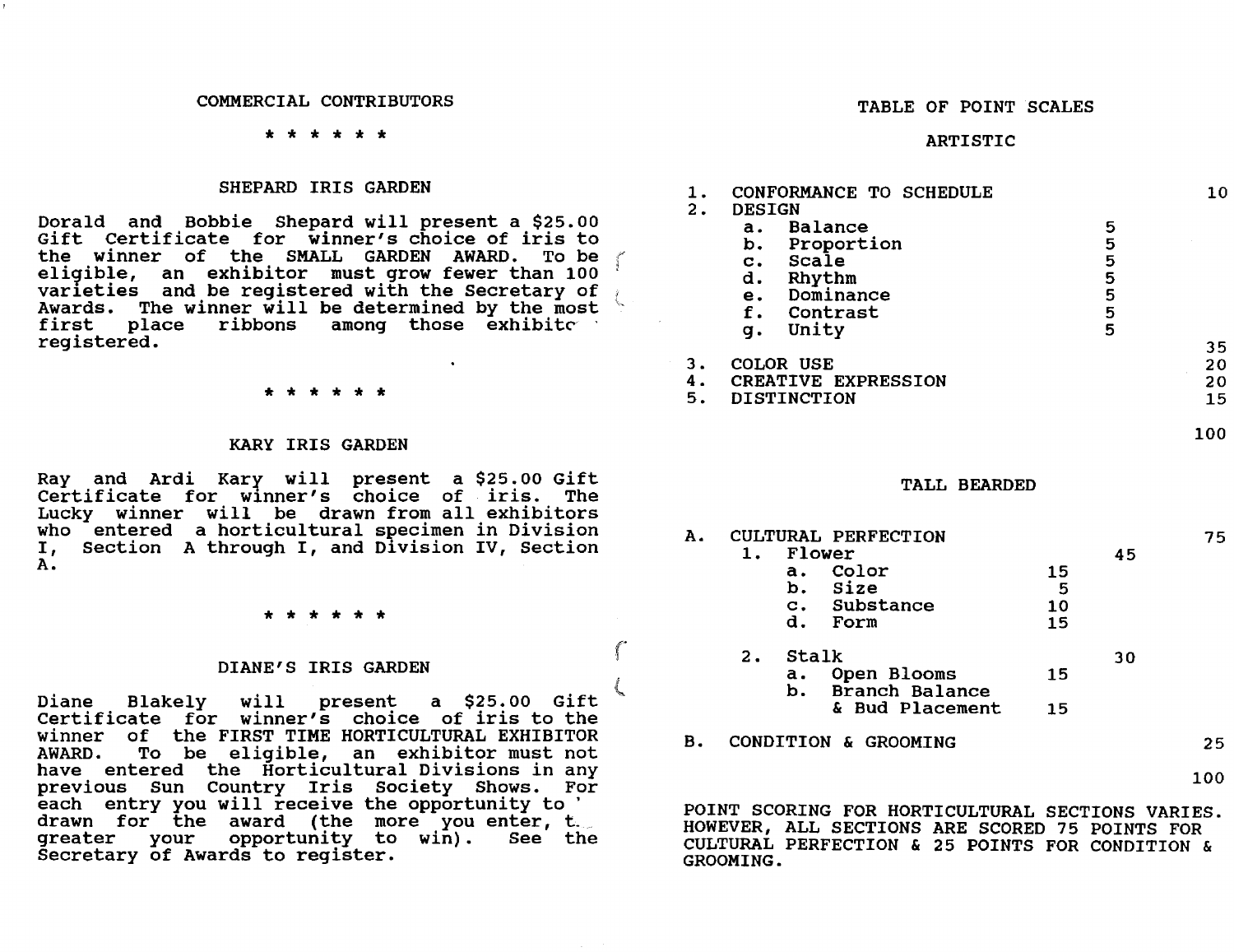SPECIAL RULES--HORTICULTURE

- DIVISION I HORTICULTURE
- section A TALL BEARDED
- Section B ARILS and ARILBREDS Group  $1 -$  Arils Group 2 - Arilbreds Group  $3 -$  Aril-Meds
- Section C MEDIANS Group 1 - Border Bearded Group 2 - Miniature Tall Bearded Group 3 - Intermediate Bearded Group 4 - Standard Dwarf Bearded
- Section D SPURIAS (It is recommended that Spurias not exceed 48" cut height.)
- $Section E LOUISTANAS$
- section F SIBERIANS
- $Section G BULBOUS$ Dutch, En9lish, Spanish, & other (not elig1ble for Queen of Show)
- section H RELATED GENERA (Not eligible for Queen of Show)
- Section I MISCELLANEOUS Any iris not listed above.
- section J COLLECTIONS A collection consists of three stalks. Exhibitors may enter more than one collection in each group but each collection must be different. *i.e.* TB, SPU, LA, Bulbous, etc. Complete entry tags for each variety.
	- Group  $1$  Same type, same variety<br>Group  $2$  Same Type, 3 different varieties
- 1. Exhibitors may enter no more than one specimen of the same named variety, with the exception of the collection groups (see section J).
- 2. Horticultural entries must have been grown by & entered in person by the exhibitor.
- 3. D1splay containers will be furnished.
- 4. Single specimen entries will be staged by  $\text{cultivar}$  (variety). Placement will be in alphabetical order of variety name within sections/sub-sections. Each variety is a separate class for judging.



# DIVISION II - SEEDLINGS

An unintroduced iris of any section to be designated by name  $o\dot{r}$  number & entered 1n the name of the owner or originator of the clone (hybridizer).

- 1 Tall Bearded
- $2 -$  Arils

 $\mathbf{r}$ 

- 3 Arilbreds
- 4 Aril-Meds
- 5 Border Bearded
- 6 Miniature Tall Bearded
- 7 Intermediate Bearded
- 8 Standard Dwarf Bearded
- 9 Spurias
- 10 Lousianas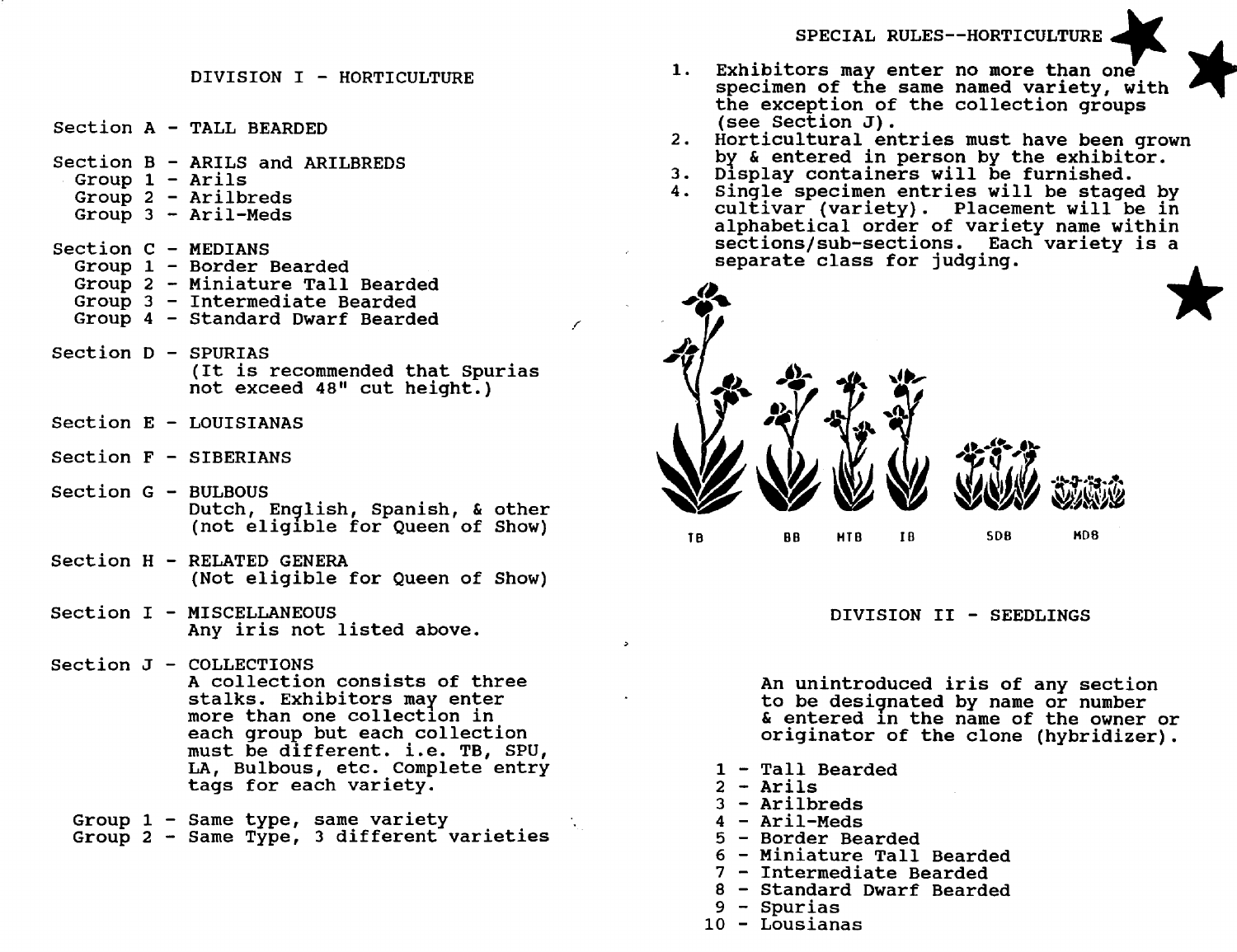

# DIVISION III - ARTISTIC DESIGN

# SPECIAL RULES

- 1. Exhibitors are limited to one entry per clas
- 2. Irises and plant material need not have been grown by the exhibitor.
- 3. Iris must be used in all arrangements and must be the predominating feature. Except where specified, iris of any kind may be used. Though not required, iris used may be identified on a separate card.
- 4. Dry or treated natural plant material is acceptable but fresh material must predominate. No artificial plant material may be used. No painted fresh material is permitted.
- 5. Use of interpretive accessories is permitted,<br>but must be in subordination. Use is required<br>only if specified.
- 6. No background boards may be used except in specified classes. Where specified, backboards will be furnished by the Show Committee.
- 7. containers should be marked on the underside with the owner's name and address.
- 8. Exhibitors are responsible for maintaining arrangements in fresh and groomed conditions and for removing exhibits promptly at the cle  $\pm$ of the show.
- 9. Sun Country Iris Society assumes no responsi-<br>bility for loss or damage, but will do all possible to safeguard exh1b1tS.

# ARTISTIC ARRANGEMENT CLASSES

- Section A BY RESERVATION, 8 entries only. Navajo white backboards (32 " high, 24" wide with two 12" wings) will be furnished. For reservations, call Carole Spiess 242-1026.
	- Class 1 REACH FOR THE STARS A tall arrangement not to exceed 3D" in height. Accessories may be used.

 $Section B - FOR MEN ONLY$ 

- Class 1 STAR WARS Use your imagination to "create" an outer space scene using "moon rocks and star dust".
- section C NOVICES (Sun country Iris Society Members only) No 1st Place ribbons awarded in previous shows.
	- Class 1 SHOOTING STAR A "simple" display using ONE iris bloom. Accessories must be used.
- section D OPEN TO ALL
	- $Class 1 -$  THE MILKY WAY A mass design with iris and assorted spring blooms in a metal, ceramic or glass container.
	- Class 2 EVENING STAR The use of dark iris is required. Accessories optional.
	- Class 3 THE BIG DIPPER Open interpretation incorporating mirror(s) and/or water.
	- Class 4 WHEN YOU WISH UPON A STAR Use your imagination to create whatever you wish. Arrangement not to exceed 12" in height.